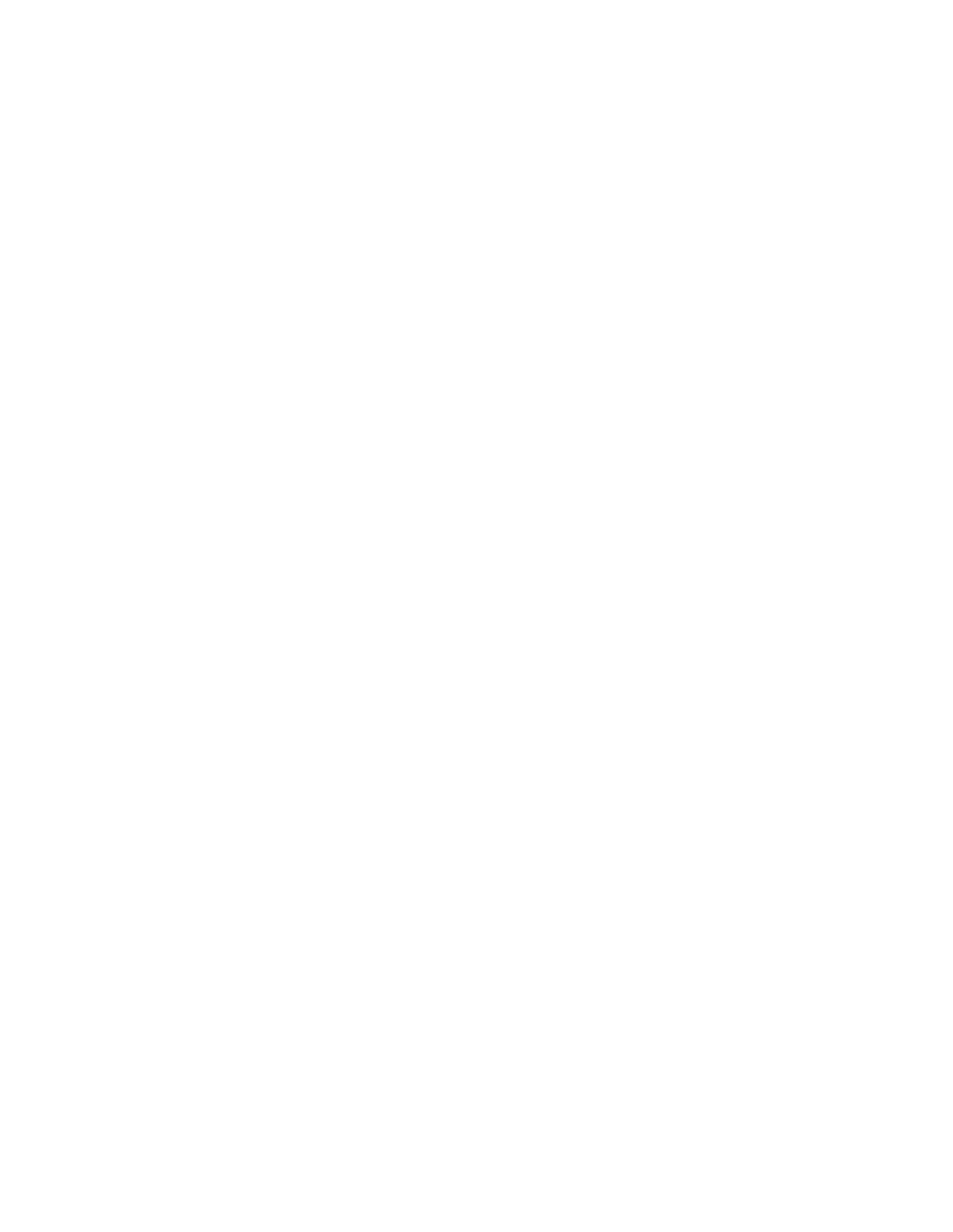# C.H.A.M.P.S. REGISTRATION FORM Community Helpers Achieving Much in our Public Schools LONGVIEW PUBLIC SCHOOLS VOLUNTEERS 2715 Lilac, Longview, WA 98632 • (360) 575-7019 • longviewschools.com

Your interest in serving our schools is appreciated; we also appreciate you taking a few moments to fill out this and other required forms to help maintain student safety.

# Please print and sign in ink on all 3 pages

Please list the school in which you prefer to volunteer

| Indicate which area interests you as a volunteer: |                                                                    |                                                                                 |
|---------------------------------------------------|--------------------------------------------------------------------|---------------------------------------------------------------------------------|
|                                                   |                                                                    |                                                                                 |
|                                                   | Would you like to be contacted for volunteer opportunities? Yes No |                                                                                 |
|                                                   |                                                                    |                                                                                 |
|                                                   |                                                                    | Address North Work or Cell                                                      |
| $City$ $Zip$                                      |                                                                    |                                                                                 |
|                                                   |                                                                    | Birth Date (Mo, Day, Yr.) Do you have children in the Longview School District? |
| Yes No If yes, their names                        |                                                                    |                                                                                 |

| Name of person to be contacted in the event of an emergency |                     |
|-------------------------------------------------------------|---------------------|
| Daytime Telephone                                           | Relationship to you |

|      | supportive of your working with children. | Please give names, addresses, and telephone numbers of two people not related to you who would be |
|------|-------------------------------------------|---------------------------------------------------------------------------------------------------|
| Name | Address                                   | Telephone Number                                                                                  |
|      |                                           |                                                                                                   |
|      |                                           |                                                                                                   |
|      |                                           |                                                                                                   |

I certify that I have read and understand "What C.H.A.M.P.S. Need to Know" on the reverse side of this form. I give permission for the Longview School District to contact the above-named· references. I certify that the information I have provided on this registration form is correct to the best of my knowledge. For the security of students and volunteers, identification badges must be left at the school. Sign in and out at the school office and write down your hours every time you volunteer. *I understand that I am serving on a voluntary basis and assume the risks of personal injury or property damage that may result from my volunteer activities. I hereby agree to hold harmless and indemnify the Longview School district from any and all claims, costs, or expenses regardless of fault.*

*Signature \_ \_ \_Date*

License verified by Date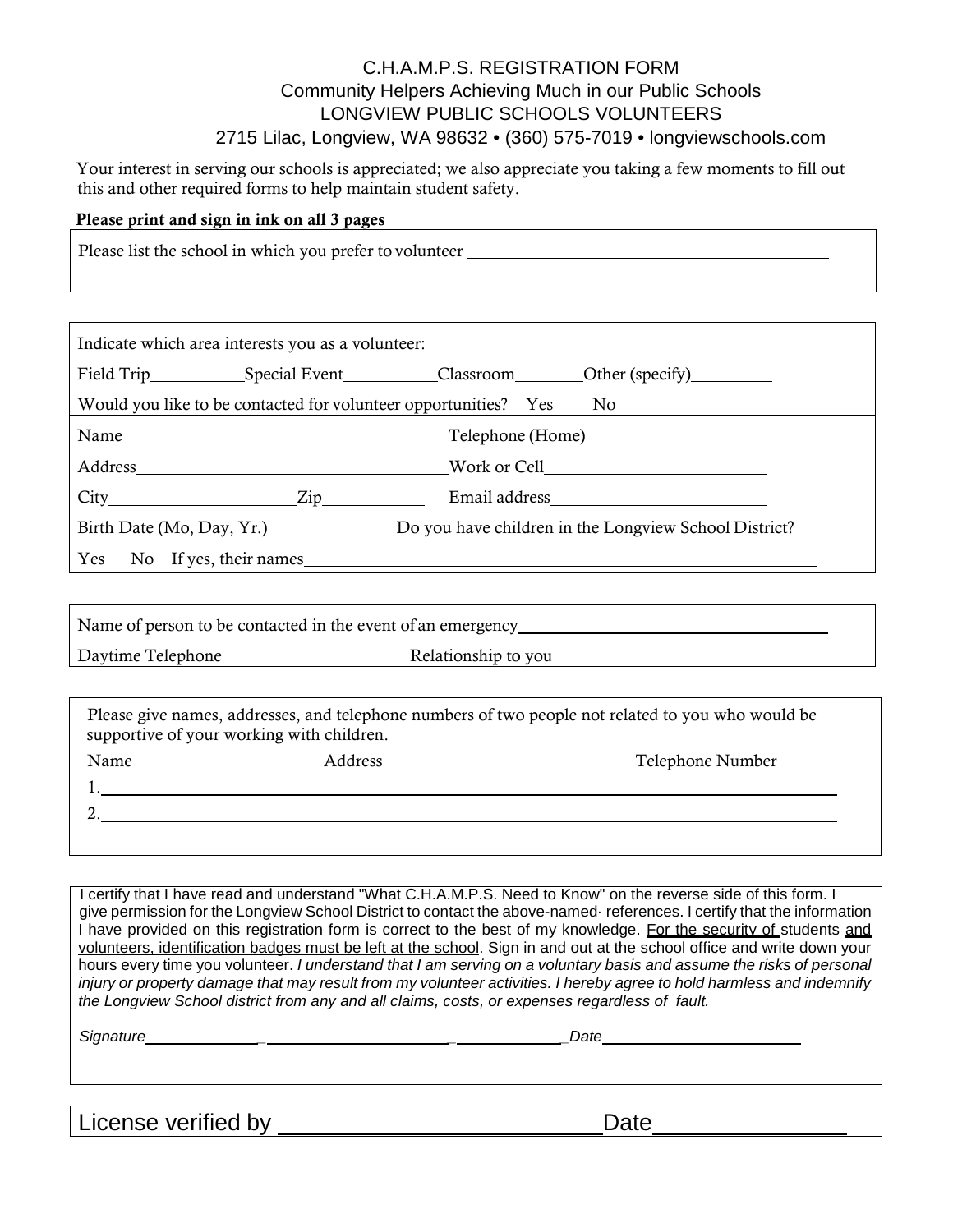## **LONGVIEW SCHOOL DISTRICT NO. 122** APPLICANT DISCLOSURE FORM PURSUANT TO RCW 43.43.830 THROUGH RCW 43.43.840

Answer YES or NO to each listed item. If the answer is YES to any item, explain in the area provided, indicating the charge or finding, the date, and the court(s) involved.

1. Have you been convicted of any crimes against persons as defined in RCW 43.43.830 and listed as follows: aggravated murder; first or second degree murder; first or second degree kidnapping; first, second, or third degree assault; first, second, or third degree rape; first, second, or third degree statutory rape; first or second degree robbery; first degree arson; first .degree burglary; first or second degree manslaughter; first or second degree extortion; indecent liberties; incest; vehicular homicide; first degree promoting prostitution; communication with a minor; unlawful imprisonment; simple assault; sexual exploitation of minors; first or second degree criminal mistreatment; child abuse or neglect as defined in RCW 26.44.020; first or second degree custodial interference; malicious harassment; first, second, or third degree child molestation; first or second degree sexual misconduct with a minor; first or second degree rape of a child; patronizing a juvenile prostitute; child abandonment; promoting pornography; selling or distributing erotic material to a minor; custodial assault; violation of child abuse restraining order; child buying or selling; prostitution; felony indecent exposure; or any of these crimes as they may be renamed in the future?

Yes No if yes, explain

2. Have you been found in any dependency action under RCW 13.34.030 (2) (b) to have sexually assaulted or exploited any minor or be have physically abused any minor?

| Yes | No | if yes, explain |
|-----|----|-----------------|
|-----|----|-----------------|

3. Have you been found by a court in a domestic relations proceeding under Title 26 RCW to have sexually abused or exploited any minor or to have physically abused any minor?

| Yes | No | if yes, explain |
|-----|----|-----------------|
|-----|----|-----------------|

4. Have you been found in any final decision by the director of the department of licensing or a disciplinary board in the following businesses or professions to have sexually abused or exploited any minor or to have physically abused any minor: chiropractic; dentistry; dental hygiene; drugless healing; massage; midwifery; osteopathy; physical therapy; physicians; practical nursing; registered nursing; psychology; and real estate brokers and salespeople?

Yes No if yes, explain

5. Have you been, in the last seven years, released from prison or convicted of any offense that involved drugs, embezzlement or fraud?

| Yes | No | if yes, explain |
|-----|----|-----------------|
|     |    |                 |

NOTICE: An inquiry may be made to the Washington State Patrol or a federal law enforcement agency to determine whether you have been (a) convicted of any offense against persons, as described above; (b) found in any dependency action under RCW 13.34.030 (2) (b) to have sexually assaulted or exploited any minor or to have physically abused any minor; © found by a court in a domestic relations proceeding to have sexually abused or exploited any minor or to have physically abused any minor; or (d) found in any disciplinary board final decision to have sexually abused or exploited any minor or to have physically abused any minor. A copy of any response received from the Washington State Patrol or a federal law enforcement agency pursuant to such inquiry will be made available to you. SIGNATURE RELEASE

Pursuant to RCW 9A.72.085, I certify under penalty of perjury under the laws of the State of Washington that the foregoing is true and correct. I authorize the Longview School District to inquire with former employers or references and obtain any and all information regarding my job related background. I release and waive the Longview School District, my former employers, and all references from any and all liability in obtaining or disclosing such information. I agree that if I have provided false or incomplete statements, the district may, at its sole discretion, without notice or due process procedures, terminate my employment contract. If such action is taken by the district, the contract shall be deemed void from its inception.

Applicant Signature \_ \_Date